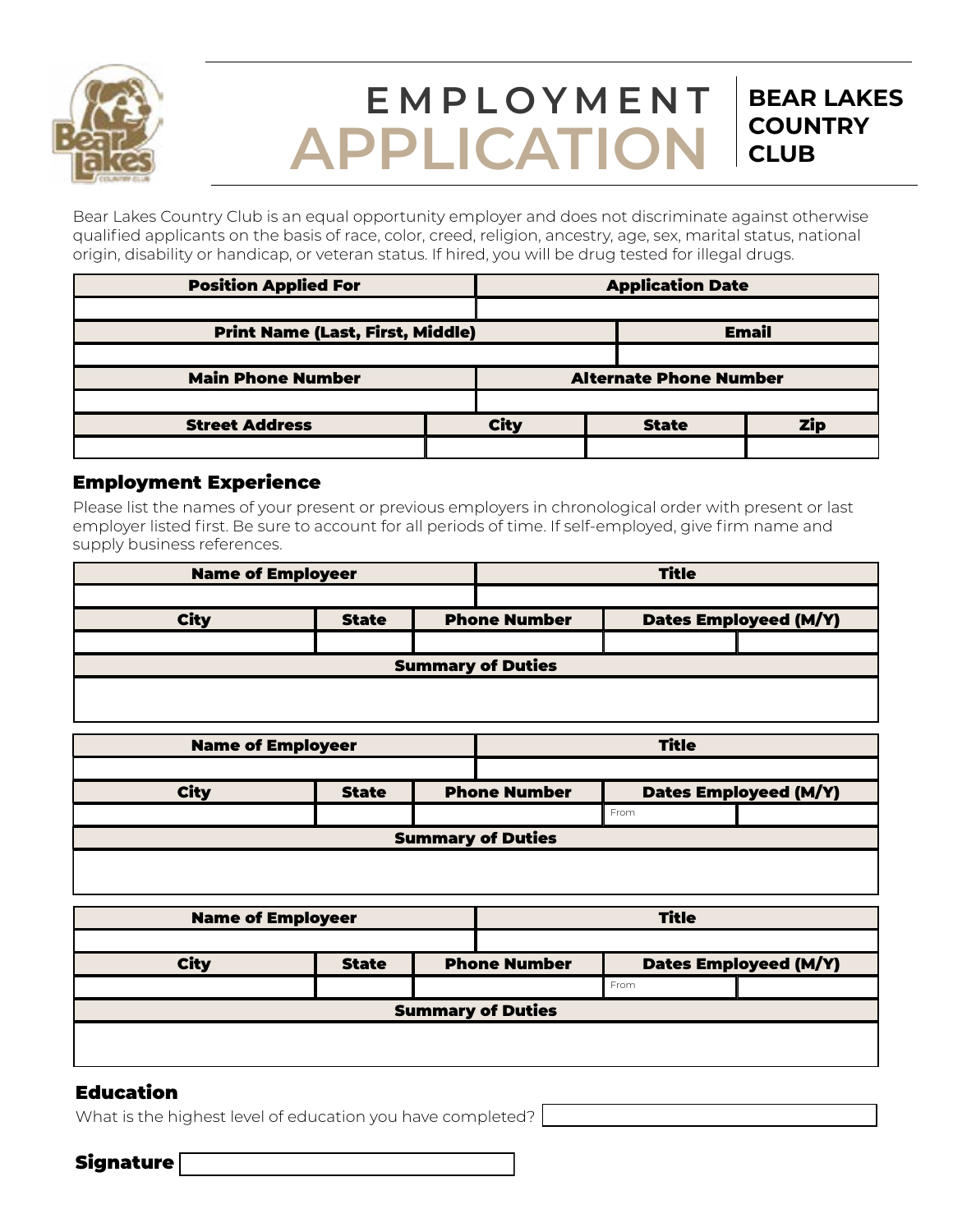

## **EMPLOYMENT APPLICATION**

**BEAR LAKES**

**COUNTRY** 

**CLUB**

## Application Questions

How did you hear about this opportunity?

Were you referred by a current employee? If so, who?

When can you start?

Do you have relatives employed by Bear Lakes? If yes, provide their names.

Have you ever been employed by Bear Lakes as an employee, temp, contractor, consultant or intern? Yes  $|$  No

If yes, please provide the location and dates of employment.

Are you at least 18 years of age? Yes  $|$  No

Were you referred by an employee? If so, please give their name.

What is your preferred name (if different from your legal name)?

What is your expected annual salary range?

Less than \$30,000 per year

\$30,000 - \$39,999 per year

\$40,000 - \$49,999 per year

\$50,000 - \$59,999 per year

\$60,000 - \$69,999 per year

\$70,000 - \$79,999 per year

\$80,000 - \$89,999 per year

\$90,000 - \$99,999 per year

More than \$99,000 per year